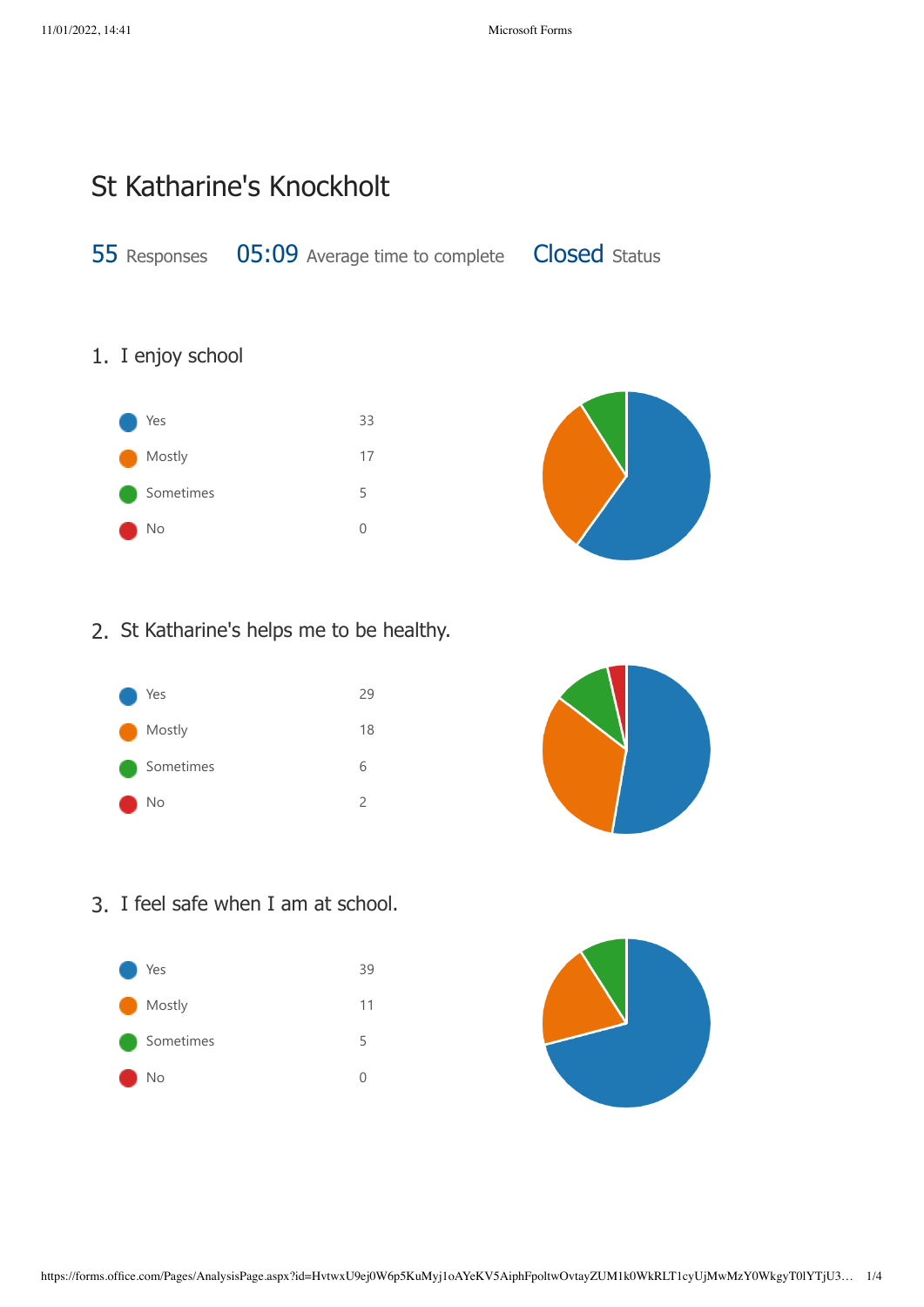4. I learn a lot in lessons.





### 5. Behaviour is good.





### 6. Adults at my school care about me.





## 7. My ideas are listened to.



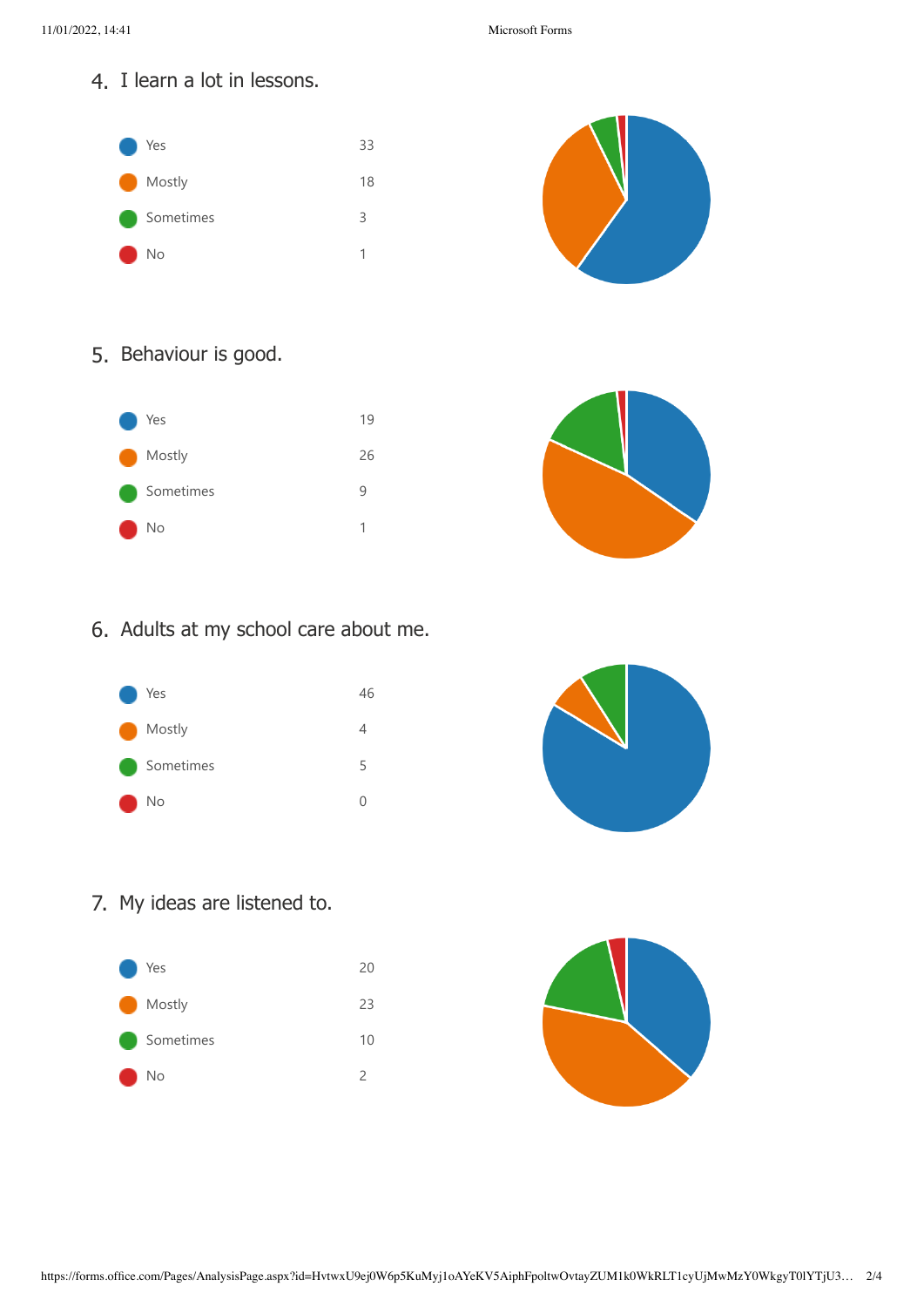8. I know how well I am doing at school.



9. Adults explain to me how to make my work better.



10. Do you think we have a good range of clubs?





11. What I like most about St Katharine's is ...

Latest Responses "my friends" "I have caring teachers and great friends. " "that it has amazing teachers and helps me through my sc… 55 Responses